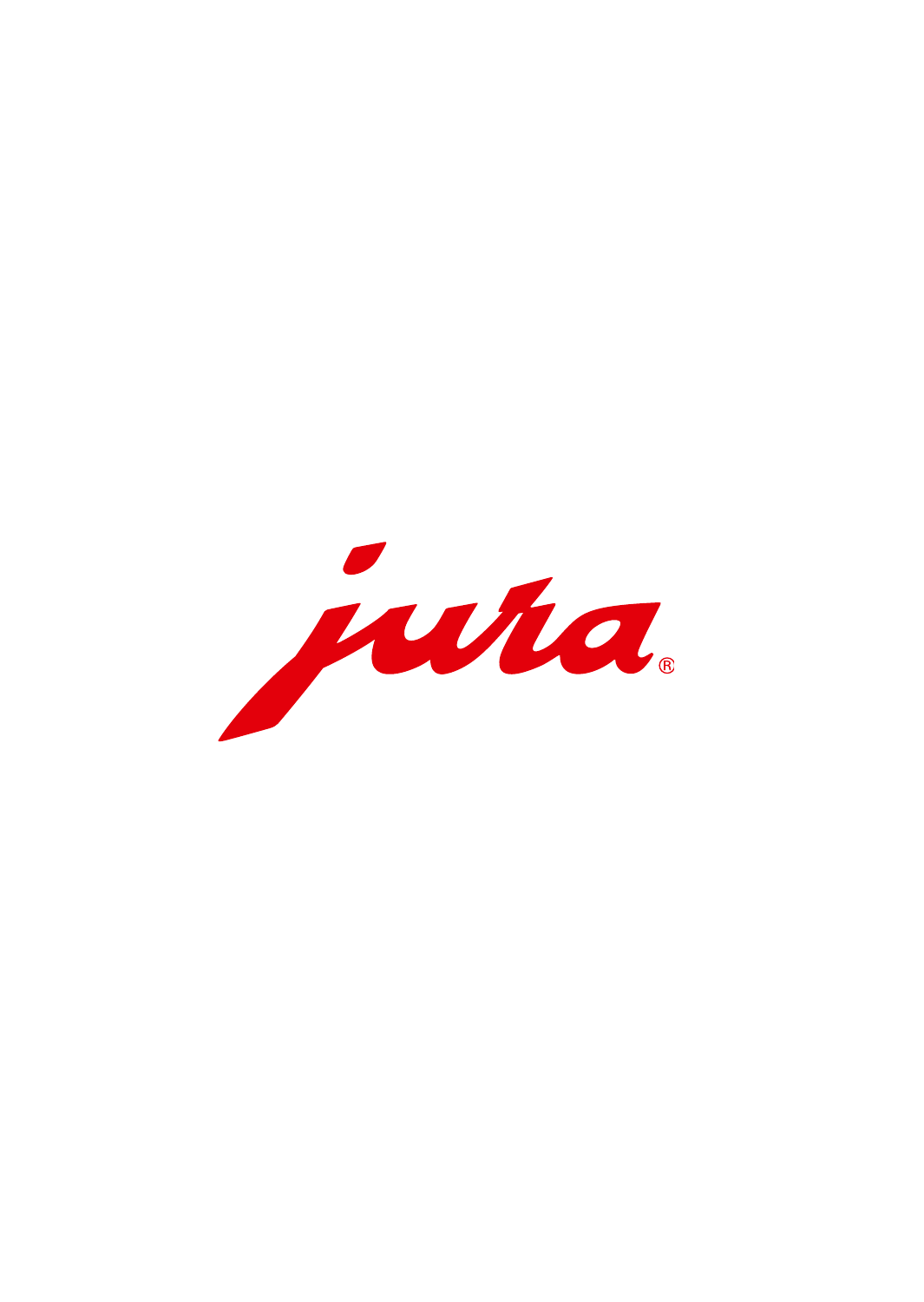#### Dismantling and rinsing the professional fine foam frother<sup>G2</sup>

The professional fine foam frother must be dismantled and rinsed daily if milk has been prepared to make sure it functions perfectly and also in the interests of hygiene.

- $\blacktriangleright$  Remove the professional fine foam frother.
- $\triangleright$  Dismantle the professional fine foam frother into its individual parts.



- $\blacktriangleright$  Rinse all the parts under running water. If there are severely dried-on milk residues, firstly immerse the individual parts in a solution of 250 ml cold water and 1 capful of JURA milk system cleaner. Then rinse the parts thoroughly.
- $\blacktriangleright$  Re-assemble the professional fine foam frother.



- $\mathbf i$  Ensure that all individual parts are correctly and firmly connected to ensure optimum operation of the professional fine foam frother.
- $\blacktriangleright$  Re-fit the professional fine foam frother on the milk system.
	- $\mathbf i$  In the interests of hygiene, we recommend changing the interchangeable milk spout on a regular basis (approx. 2 months). Replacement spouts are available from specialised dealers.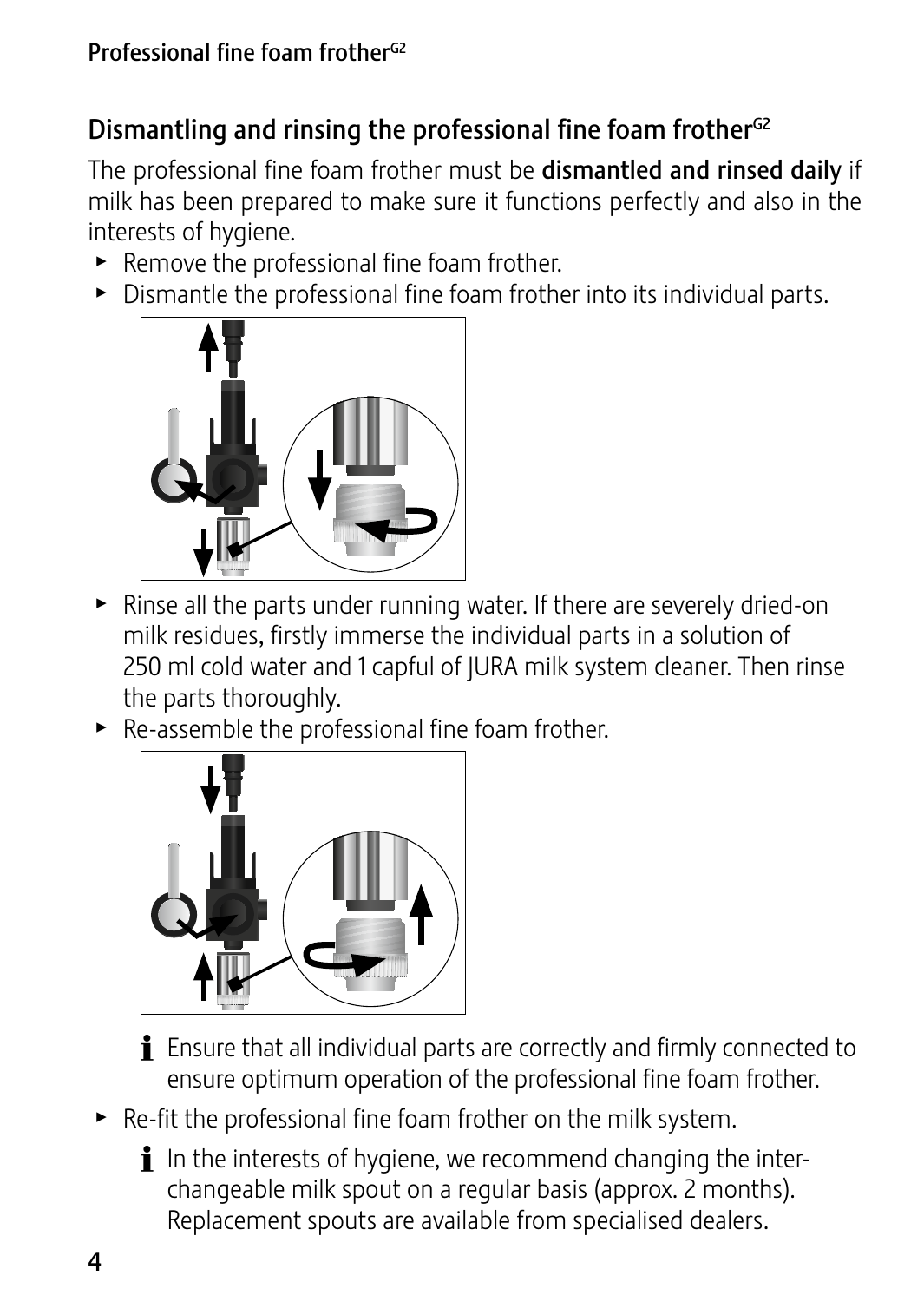ru

cs

pl

no

## Cleaning the fine foam frother<sup>G2</sup>

The fine foam frother must be **cleaned daily** if milk has been prepared to make sure it functions perfectly and also in the interests of hygiene. To do this, proceed as described in your machine's instructions for use.

**i** Only use original JURA milk system cleaner. This is available from specialised dealers.

### Stages of the professional fine foam frother<sup>G2</sup>

Positioned vertically, the professional fine foam frother creates finely textured milk foam with a long-lasting consistency.

When positioned horizontally, the professional fine foam frother heats milk for on-trend specialities.

de



pt